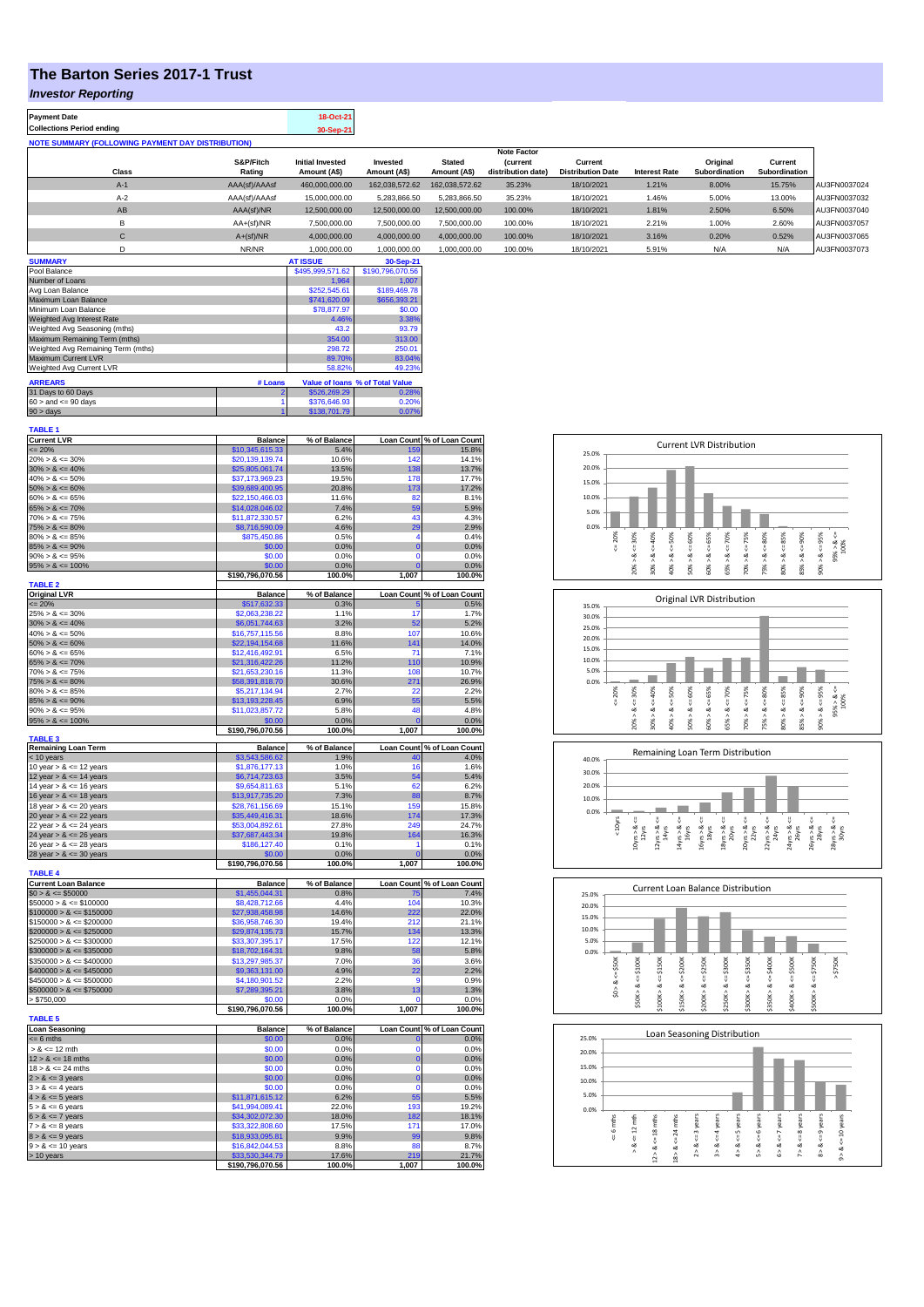## **The Barton Series 2017-1 Trust**

## *Investor Reporting*

| <b>Payment Date</b>                                     |                                     | 18-Oct-21         |                         |                                                     |
|---------------------------------------------------------|-------------------------------------|-------------------|-------------------------|-----------------------------------------------------|
| <b>Collections Period ending</b>                        |                                     | 30-Sep-21         |                         |                                                     |
| TABLE <sub>6</sub>                                      |                                     |                   |                         |                                                     |
| Postcode Concentration (top 10 by value)                | <b>Balance</b>                      | % of Balance      | <b>Loan Count</b>       | % of Loan Count                                     |
| 2650                                                    | \$4,626,070.38                      | 2.4%              | 27                      | 2.7%                                                |
| 2905                                                    | \$4,335,090.88                      | 2.3%              | 18                      | 1.8%                                                |
| 2615                                                    | \$3,892,600.44                      | 2.0%              | 17                      | 1.7%                                                |
| 5108                                                    | \$3,747,867.92                      | 2.0%              | 26                      | 2.6%                                                |
| 5109                                                    | \$3,566,739.43                      | 1.9%              | 22                      | 2.2%                                                |
| 5118                                                    | \$3,196,281.60                      | 1.7%              | 17                      | 1.7%                                                |
| 2602<br>2323                                            | \$2,953,796.29                      | 1.5%<br>1.5%      | 14                      | 1.4%                                                |
| 6208                                                    | \$2,803,503.12                      |                   | 12                      | 1.2%                                                |
|                                                         | \$2,756,869.74                      | 1.4%              | 11                      | 1.1%                                                |
| 2617                                                    | \$2,706,086.47                      | 1.4%              | 12                      | 1.2%                                                |
| <b>TABLE 7</b>                                          |                                     |                   |                         |                                                     |
| <b>Geographic Distribution</b>                          | <b>Balance</b>                      | % of Balance      |                         | Loan Count % of Loan Count                          |
| <b>Australian Capital Territory</b>                     | \$33,681,722.48                     | 17.7%             | 153                     | 15.2%                                               |
| New South Wales                                         | \$30,350,584.38                     | 15.9%             | 152                     | 15.1%                                               |
| Northern Territory                                      | \$783,884.55                        | 0.4%              | $\overline{\mathbf{r}}$ | 0.4%                                                |
| Queensland                                              | \$5,678,564.46                      | 3.0%              | 27                      | 2.7%                                                |
| South Australia                                         | \$78,374,509.70                     | 41.1%             | 476                     | 47.3%                                               |
| Tasmania                                                | \$0.00                              | 0.0%              | 1                       | 0.1%                                                |
| Victoria                                                | \$4,144,123.00                      | 2.2%              | 20<br>174               | 2.0%                                                |
| Western Australia                                       | \$37,782,681.99                     | 19.8%             |                         | 17.3%                                               |
| <b>TABLE 8</b>                                          | \$190,796,070.56                    | 100.0%            | 1,007                   | 100.0%                                              |
| Metro/Non-Metro/Inner-City                              | <b>Balance</b>                      | % of Balance      |                         | Loan Count % of Loan Count                          |
| Metro                                                   | \$149,617,795.21                    | 78.4%             | 790                     | 78.5%                                               |
| Non-metro                                               | \$40,876,061.73                     | 21.4%             | 216                     | 21.4%                                               |
| Inner city                                              | \$302,213.62                        | 0.2%              |                         | 0.1%                                                |
|                                                         | \$190,796,070.56                    | 100.0%            | 1,007                   | 100.0%                                              |
| <b>TABLE 9</b>                                          |                                     |                   |                         |                                                     |
| <b>Property Type</b>                                    | <b>Balance</b>                      | % of Balance      | <b>Loan Count</b>       | % of Loan Count                                     |
| <b>Residential House</b>                                | \$174.596.222.02                    | 91.5%             | 914                     | 90.8%                                               |
| <b>Residential Unit</b>                                 | \$14,460,401.83                     | 7.6%              | 85                      | 8.4%                                                |
| Rural                                                   | \$0.00                              | 0.0%              | $\mathbf{0}$            | 0.0%                                                |
| Semi-Rural                                              | \$0.00                              | 0.0%              | $\Omega$                | 0.0%                                                |
| <b>High Density</b>                                     | \$1,739,446.71                      | 0.9%              | $\overline{8}$          | 0.8%                                                |
| <b>TABLE 10</b>                                         | \$190,796,070.56                    | 100.0%            | 1,007                   | 100.0%                                              |
| <b>Occupancy Type</b>                                   | <b>Balance</b>                      | % of Balance      |                         | Loan Count % of Loan Count                          |
| Owner Occupied                                          | \$154,193,278.68                    | 80.8%             | 811                     | 80.5%                                               |
| Investment                                              | 36.602.791.88                       | 19.2%             | 196                     | 19.5%                                               |
|                                                         | \$190,796,070.56                    | 100.0%            | 1,007                   | 100.0%                                              |
| TABLE 11                                                |                                     |                   |                         |                                                     |
| <b>Employment Type Distribution</b>                     | <b>Balance</b>                      | % of Balance      | <b>Loan Count</b>       | % of Loan Count                                     |
| Contractor                                              |                                     |                   |                         |                                                     |
|                                                         | \$2,696,317.40                      | 1.4%              | 16                      |                                                     |
| Pay-as-you-earn employee (casual)                       | \$7,839,918.04                      | 4.1%              | 46                      |                                                     |
| Pay-as-you-earn employee (full time)                    | \$146,370,133.32                    | 76.7%             | 751                     |                                                     |
| Pay-as-you-earn employee (part time)                    | \$13,859,597.44                     | 7.3%              | 80                      |                                                     |
| Self employed                                           | \$8,610,129.26                      | 4.5%              | 43                      |                                                     |
| No data                                                 | \$11,419,975.10                     | 6.0%              | 71                      | 1.6%<br>4.6%<br>74.6%<br>7.9%<br>4.3%<br>7.1%       |
| Director                                                | \$0.00                              | 0.0%              |                         | 0.0%                                                |
|                                                         | \$190,796,070.56                    | 100.0%            | 1,007                   | 100.0%                                              |
| TABLE <sub>12</sub>                                     |                                     |                   |                         |                                                     |
| <b>LMI Provider</b>                                     | <b>Balance</b>                      | % of Balance      | <b>Loan Count</b>       |                                                     |
| QBE                                                     | \$175,650,045.48<br>\$15,146,025.08 | 92.1%<br>7.9%     | 945<br>62               | % of Loan Count<br>93.8%<br>6.2%                    |
| Genworth                                                | \$190,796,070.56                    | 100.0%            | 1,007                   | 100.0%                                              |
| TABLE 13                                                |                                     |                   |                         |                                                     |
| <b>Arrears</b>                                          | <b>Balance</b>                      | % of Balance      |                         |                                                     |
| <= 0 days                                               | \$187,167,610.63                    | 98.1%             | 991                     |                                                     |
| $0 >$ and $\leq 30$ days                                | \$2,586,841.92                      | 1.4%              | 12                      |                                                     |
| $30 >$ and $\leq 60$ days                               | \$526,269.29                        | 0.3%              | 2                       | Loan Count % of Loan Count<br>98.4%<br>1.2%<br>0.2% |
| $60 >$ and $\leq 90$ days                               | \$376,646.93                        | 0.2%              | 1                       | 0.1%                                                |
| 90 > days                                               | \$138,701.79                        | 0.1%              |                         | 0.1%                                                |
|                                                         | \$190,796,070.56                    | 100.0%            | 1,007                   | 100.0%                                              |
| <b>TABLE 14</b>                                         |                                     |                   |                         |                                                     |
| <b>Interest Rate Type</b>                               | <b>Balance</b>                      | % of Balance      |                         | Loan Count % of Loan Count                          |
| Variable<br>Fixed                                       | \$148,219,727.87<br>\$42,576,342,69 | 77.7%<br>22.3%    | 819<br>188              | 81.3%                                               |
|                                                         |                                     |                   | 1.007                   |                                                     |
| <b>TABLE 15</b>                                         | \$190,796,070.56                    | 100.0%            |                         |                                                     |
| <b>Weighted Ave Interest Rate</b>                       | <b>Balance</b>                      | <b>Loan Count</b> |                         |                                                     |
| <b>Fixed Interest Rate</b>                              | 2.90%                               | 188               |                         |                                                     |
|                                                         |                                     |                   |                         |                                                     |
| TABLE 16                                                |                                     |                   |                         |                                                     |
| <b>COVID-19 Impacted Loan</b>                           | Impacted (#)                        | Impacted (%)      | Impacted (\$)           |                                                     |
|                                                         |                                     | 0.10%             | \$370,095.31            |                                                     |
|                                                         |                                     |                   |                         |                                                     |
| TABLE 16<br>Foreclosure, Claims and Losses (cumulative) | <b>Balance</b>                      | <b>Loan Count</b> |                         | 18.7%<br>100.0%                                     |

| Foreclosure, Claims and Losses (cumulative) | <b>Balance</b> | <b>Loan Count</b> |
|---------------------------------------------|----------------|-------------------|
| Properties foreclosed                       | \$73,685.93    |                   |
| Claims submitted to mortgage insurers       | \$70,056.08    |                   |
| Claims paid by mortgage insurers            | \$70,056.08    |                   |
| loss covered by excess spread               | \$3,629.85     |                   |
|                                             | \$0.00         |                   |
| Amount charged off                          |                |                   |

Please note: Stratified data excludes loans where the collateral has been sold and there is an LMI claim pending.